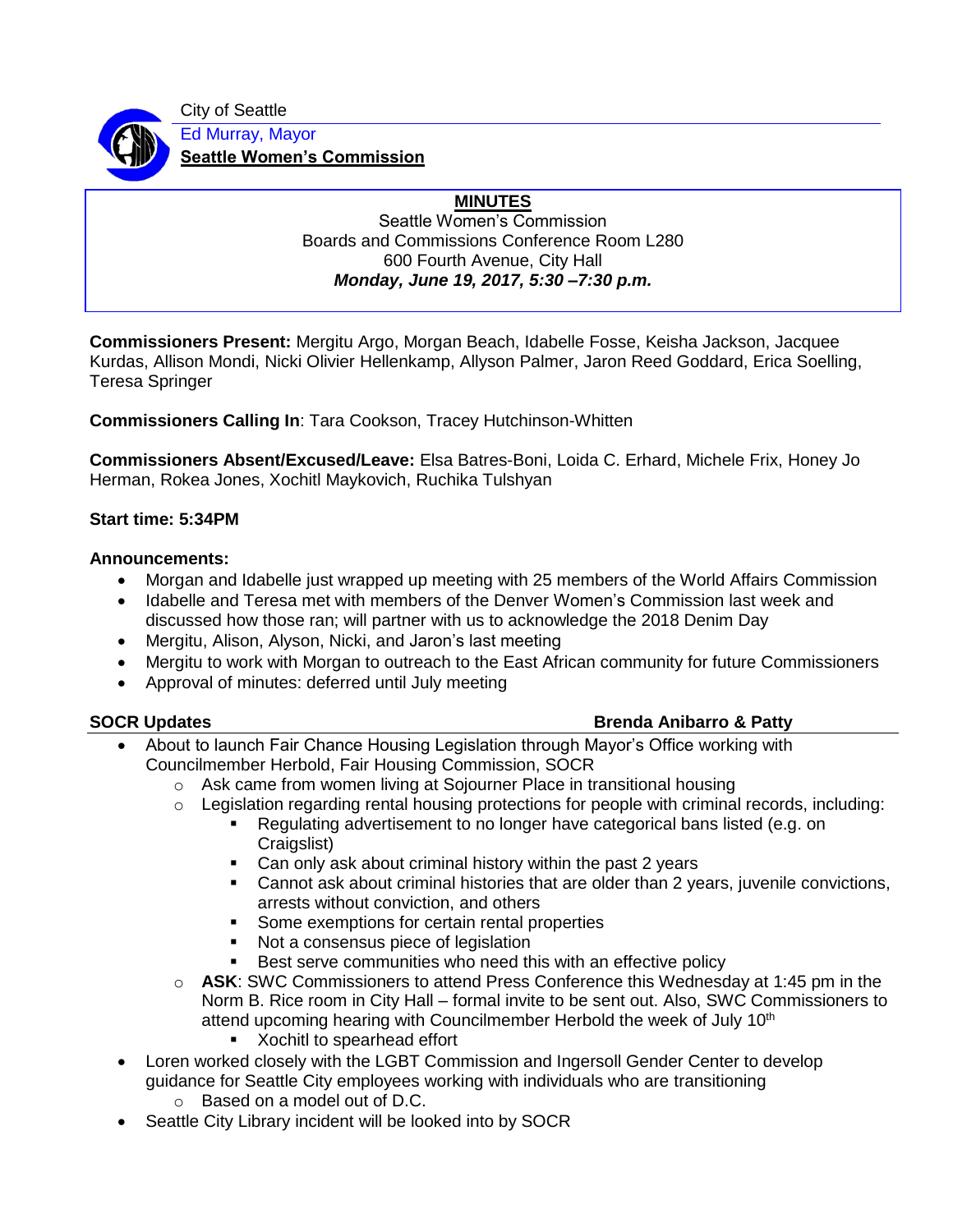# Seattle City Light Employees **Morgan Beach / Beth Rocha & Linda Elwood**

- Beth & Linda developed 25 vignettes exploring the range of gender-based harassment experienced by womxn employees of Seattle City Light Customer Energy Solutions (SCL CES) department from anonymous testimonies written by female employees of SCL CES
- CES has more than 60 employees
- Beth and Linda developed a petition that was signed by 42 employees of SCL CES agreeing to the blatant sexism experienced by womxn employees with demands for accountability, among other measures
- Shortly after petition was given to management, SCL CES' HR announced plan to hire consultant to improve "mutual respect" dynamics within Seattle City Light; the consultant has not yet been hired
- Patty suggests including the Mayor and other decision makers on a letter written by the SWC asking about issues raised by Beth Rocha's presentation. Also suggests that consultant hiring should involve the people most aggrieved
- Concern that hiring a consultant will not address specific concerns
- Budget limited to \$49,000 for consultant while much more is allotted to consultants hired for process improvement measures
- Culture Change committee

### **Update from the Mayor Teresa Springer / Mayor Ed Murray**

- What have been some of the early responses to the 12 weeks paid family leave benefit to City employees announced February 2017? What are some of the challenges, if any, that have been brought up to you?
	- o No challenges brought
	- $\circ$  3 people in own office used
	- $\circ$  Many firefighters using it few women in Fire Department
	- o More men than women had taken it
- Child care expenses in Seattle are an enormous burden for many families. What, if anything, can the City do to reduce this cost?
	- $\circ$  Soda tax 0-3-year-old to be universal during next ballot measure next election
	- $\circ$  Would require new taxes for universal childcare for kids age 0-5; working with Councilmember Burgess for this
- ST3 presents a huge opportunity for our region to work toward equitable development. Do you have ideas about how the City of Seattle can ensure that the areas around light rail stations include affordable housing and commercial space affordable to small businesses, especially those owned by women and women of color?
	- $\circ$  HALA is the baseline for tripling the number of affordable housing units at Roosevelt, First Hill/Capitol Hill, and other sites around the region
	- $\circ$  Community groups working towards getting commercial and housing units owned by women and women of color
- What is the City's role in advocating for reproductive health services (birth control and access to abortion services) for Seattle residents should the Affordable Care Act be repealed and services no longer be provided?
	- o King County provides reproductive health services, not City of Seattle
	- $\circ$  Seattle could work with King County to provide reproductive health services
- Given the new administration, and the increased violence it has brought about, what is the City doing to protect immigrant and refugee women of color? And LGBTQ women, specifically women of color? Especially those in domestic violence situations, who may not be documented immigrants?
	- o Working with other Mayor's leading effort at US Conference of Mayors for immigration
- Charleena Lyle's shooting by SPD
	- $\circ$  A full inquiry will be made into Charleena Lyle's death